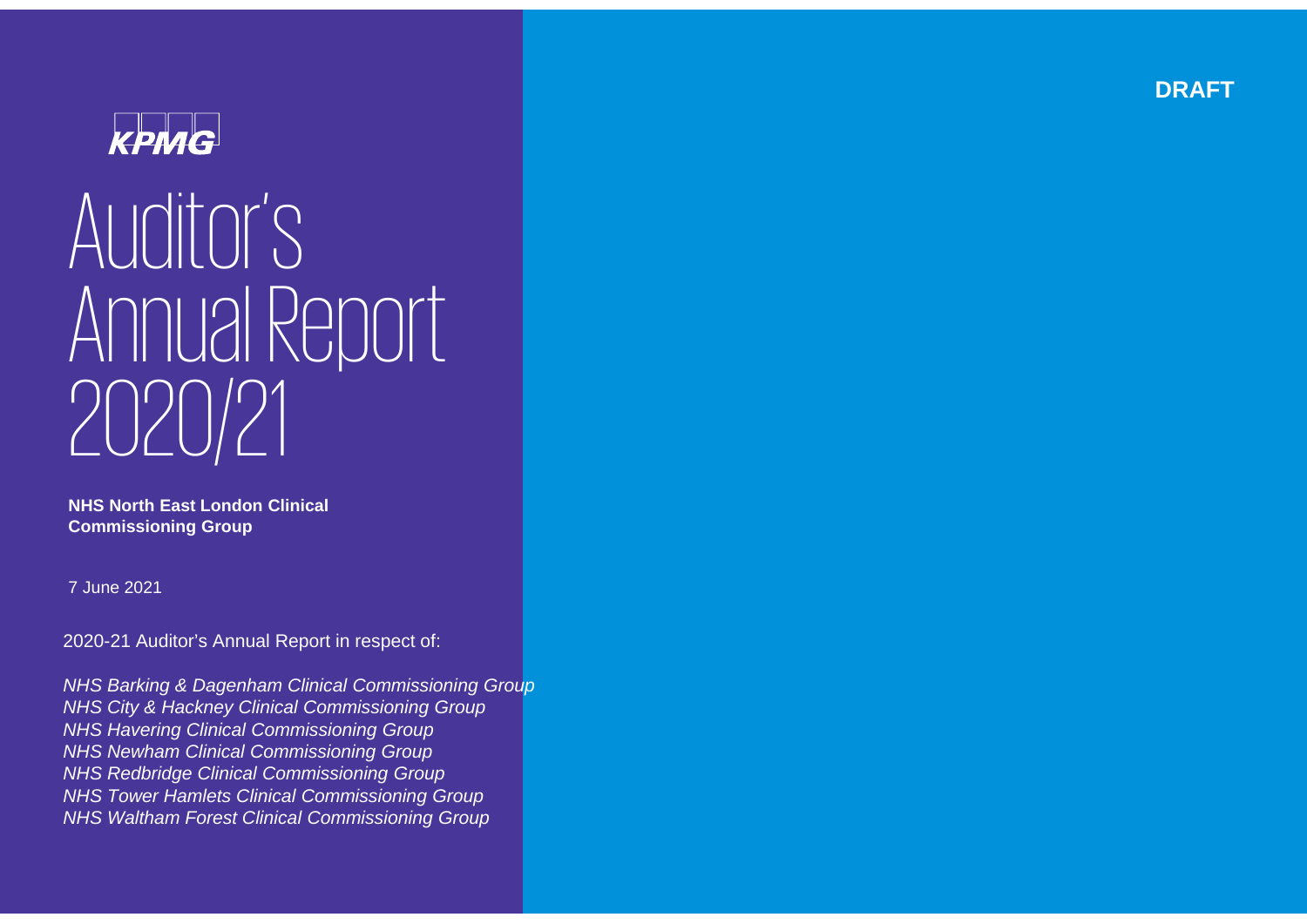#### Key contacts

Your key contacts in connection with this report are:

**Dean GibbsDirector** Tel: 07776 163710 Dean.Gibbs@kpmg.co.uk

**Jessie Spencer** Engagement Manager Tel: 07517 111955 Jessie.Spencer@kpmg.co.uk

**Catherine Shipston** (TNW and City & Hackney) Assistant Manager Tel: 07468 351200 Catherine.Shipston@kpmg.co.uk

**Ajay Jha** Assistant Manager (BHR) Tel: +44 7554438491 Ajay.Jha@kpmg.co.uk

| <b>Contents</b>            | Page |
|----------------------------|------|
| Summary                    | 3    |
| Accounts audit             | 4    |
| Value for money commentary | 5    |

This report is addressed to North East London CCG (the CCG) and has been prepared for the sole use of the CCG. We take no responsibility to any member of staff acting in their individual capacities, or to third parties.

External auditors do not act as a substitute for the audited body's own responsibility for putting in place proper arrangements to ensure that public business is conducted in accordance with the law and proper standards, and that public money is safeguarded and properly accounted for, and used economically, efficiently and effectively.

© 2021 KPMG LLP, a UK limited liability partnership and a member firm of the KPMG network of independent member firms affiliated with KPMG International Cooperative ("KPMG International"), a Swiss entity. All rights reserved.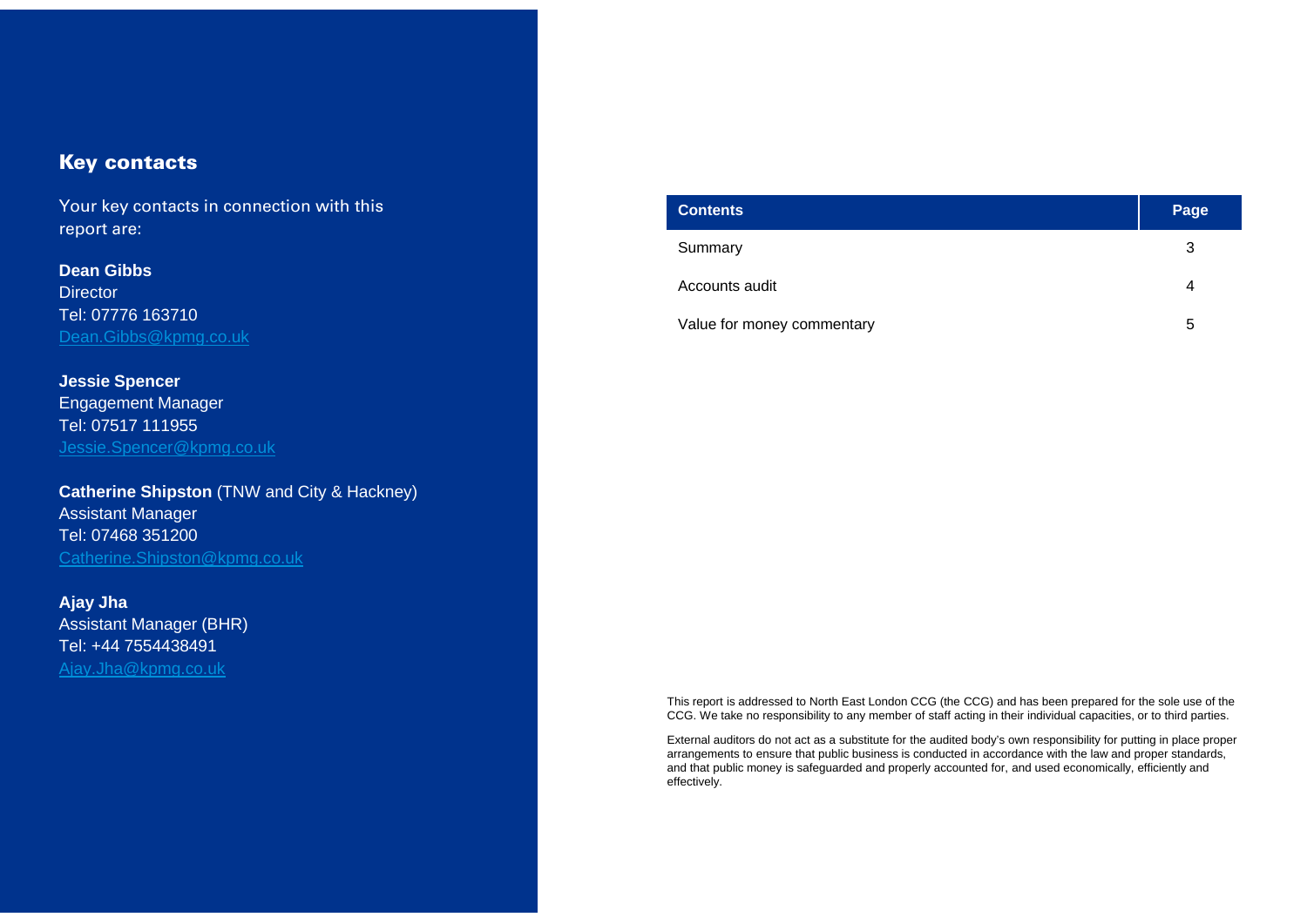### **Summary NHS North Eat London CCG**

#### **Introduction**

This Auditor's Annual Report provides a summary of the findings and key issues arising from our 2020-21 audits of the NHS North East London Clinical Commissioning Groups (NHS Tower Hamlets CCG, NHS Newham CCG, NHS Waltham Forest CCG, NHS City & Hackney CCG, NHS Barking & Dagenham CCG, NHS Havering CCG and NHS Redbridge CCG), the CCGs. This report has been prepared in line with the requirements set out in the Code of Audit Practice published by the National Audit Office and is required to be published by the CCG alongside the annual report and accounts.

#### **Our responsibilities**

The statutory responsibilities and powers of appointed auditors are set out in the Local Audit and Accountability Act 2014. In line with this we provide conclusions on the following matters:

- **Accounts -** We provide an opinion as to whether the accounts give a true and fair view of the financial position of the CCGs and of their income and expenditure during the year. We confirm whether the accounts have been prepared in line with the Group Accounting Manual prepared by the Department of Health and Social Care (DHSC).
- ٠ **Annual report -** We assess whether the annual report is consistent with our knowledge of the CCGs. We perform testing of certain figures labelled in the remuneration report.
- Е **Value for money -** We assess the arrangements in place for securing economy, efficiency and effectiveness (value for money) in the CCGs' use of resources and provide a summary of our findings in the commentary in this report. We are required to report if we have identified any significant weaknesses as a result of this work.
- $\blacksquare$  **Regularity -** We assess whether expenditure incurred is in line with the purposes for which it was provided.
- $\blacksquare$ **Other reporting -** We may issue other reports where we determine that this is necessary in the public interest under the Local Audit and Accountability Act.

#### **Findings**

We have set out below a summary of the conclusions that we provided in respect of our responsibilities:

| <b>Accounts</b>        | We issued an unqualified opinion on the CCGs' accounts<br>on 9 June. This means that we believe the accounts give a<br>true and fair view of the financial performance and position<br>of the CCG. |
|------------------------|----------------------------------------------------------------------------------------------------------------------------------------------------------------------------------------------------|
|                        | We have provided further details of the key risks we<br>identified and our response on page 4.                                                                                                     |
| <b>Annual report</b>   | We did not identify any significant inconsistencies between<br>the content of the annual reports and our knowledge of the<br>CCGs.                                                                 |
|                        | We confirmed that the Governance Statements had been<br>prepared in line with the DHSC requirements.                                                                                               |
| <b>Value for money</b> | We are required to report if we identify any matters that<br>indicate the CCG does not have sufficient arrangements to<br>achieve value for money.                                                 |
|                        | We have nothing to report in this regard.                                                                                                                                                          |
| <b>Regularity</b>      | Testing to date has not identified any matters where<br>irregular expenditure had been incurred.                                                                                                   |
| <b>Other reporting</b> | We did not consider it necessary to issue any other reports<br>in the public interest.                                                                                                             |

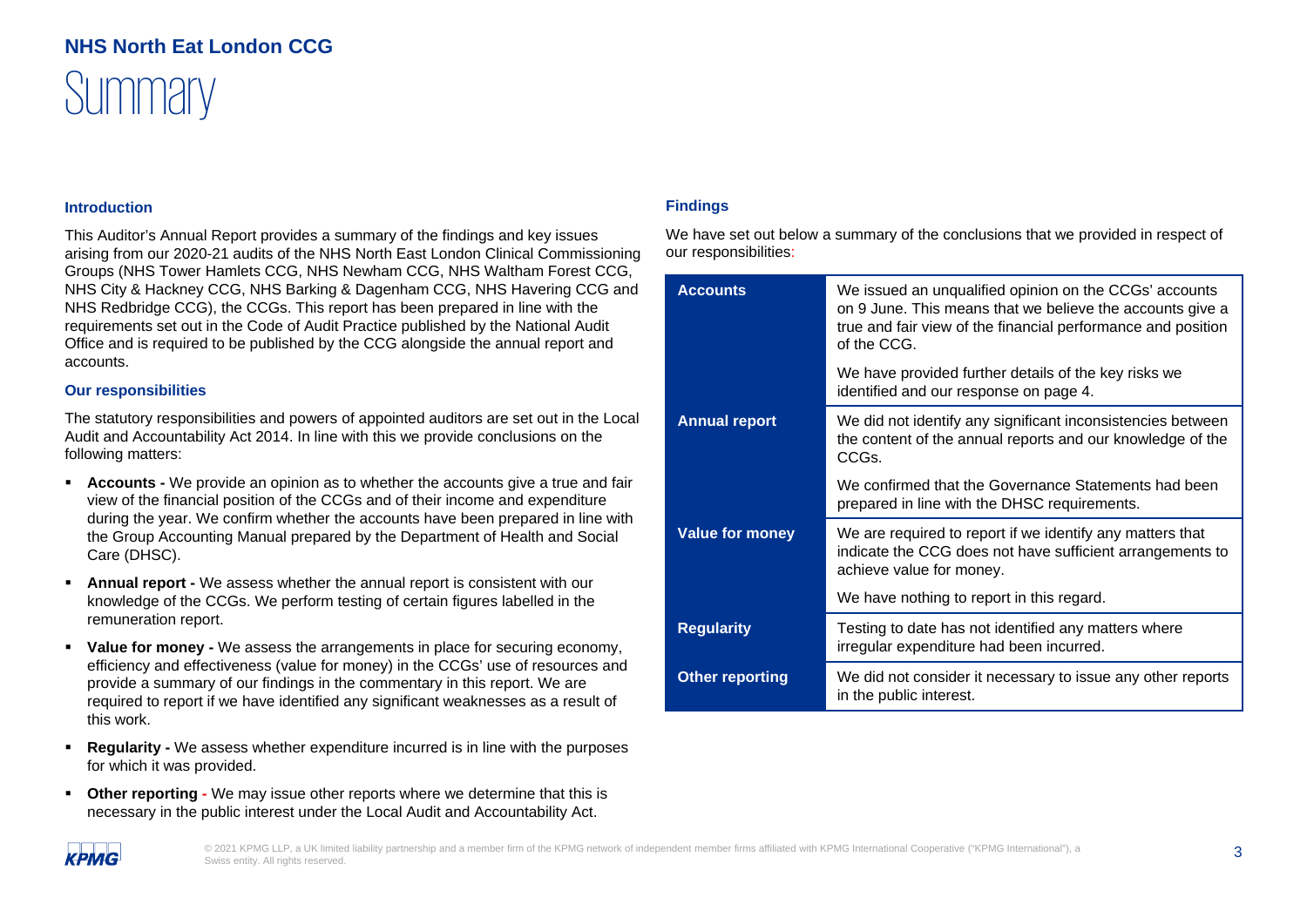### Accounts audit **NHS North Eat London CCG**

The table below summarises the key risks that we identified to our audit opinion as part of our risk assessment and how we responded to these through our audit.

| <b>Risk</b>                                                                                                                                                                    | <b>Findings</b>                                                                                                                                                                                                                                                               |
|--------------------------------------------------------------------------------------------------------------------------------------------------------------------------------|-------------------------------------------------------------------------------------------------------------------------------------------------------------------------------------------------------------------------------------------------------------------------------|
| <b>Management override of controls</b>                                                                                                                                         | We performed the following procedures to address this risk:                                                                                                                                                                                                                   |
| We are required by auditing standards to recognise the risk<br>that management may use their authority to override the                                                         | In line with our methodology, we evaluated the design and implementation of controls over journal<br>entries and post-closing adjustments.                                                                                                                                    |
| usual control environment.                                                                                                                                                     | In line with our audit plan, tested the operating effectiveness of controls over journal entries and post<br>closing adjustments.                                                                                                                                             |
|                                                                                                                                                                                | Assessed the full population of relevant journal entries to identify journals displaying high risk<br>characteristics. We followed up each of these journals in order to assess the appropriateness and<br>accuracy of the transaction posted.                                |
|                                                                                                                                                                                | Assessed the controls in place for the identification of related party relationships and tested the<br>completeness of the related parties identified. We verified that these have been appropriately disclosed<br>within the financial statements.                           |
|                                                                                                                                                                                | We have not identified any material misstatements relating to this risk to date. We have not<br>identified any recommendations relating to this risk to date.                                                                                                                 |
| <b>Fraudulent expenditure recognition</b>                                                                                                                                      | We performed the following procedures to address this risk:                                                                                                                                                                                                                   |
| As the CCG is set a resource limit on the amount that can be<br>spent there is a risk that expenditure may be manipulated in<br>order to report that this target has been met. | We compared the contract outturn for the CCGs' main commissioning contracts with NHS providers to<br>the block amounts agreed for the financial year and inspected evidence to support any variances from<br>the agreed contract value.                                       |
|                                                                                                                                                                                | We assessed the design of controls for reviewing and approving manual expenditure adjustments at the<br>$\bullet$<br>end of the year to verify that they have been completely and accurately recorded;                                                                        |
|                                                                                                                                                                                | We inspected adjustment posted as part of the year end close procedures that reduced the level of<br>expenditure recorded in order to critically assess whether there was an appropriate basis for posting the<br>journal and the value can be agreed to supporting evidence. |
|                                                                                                                                                                                | We have not identified any material misstatements relating to this risk. We have not identified any<br>recommendations relating to this risk.                                                                                                                                 |

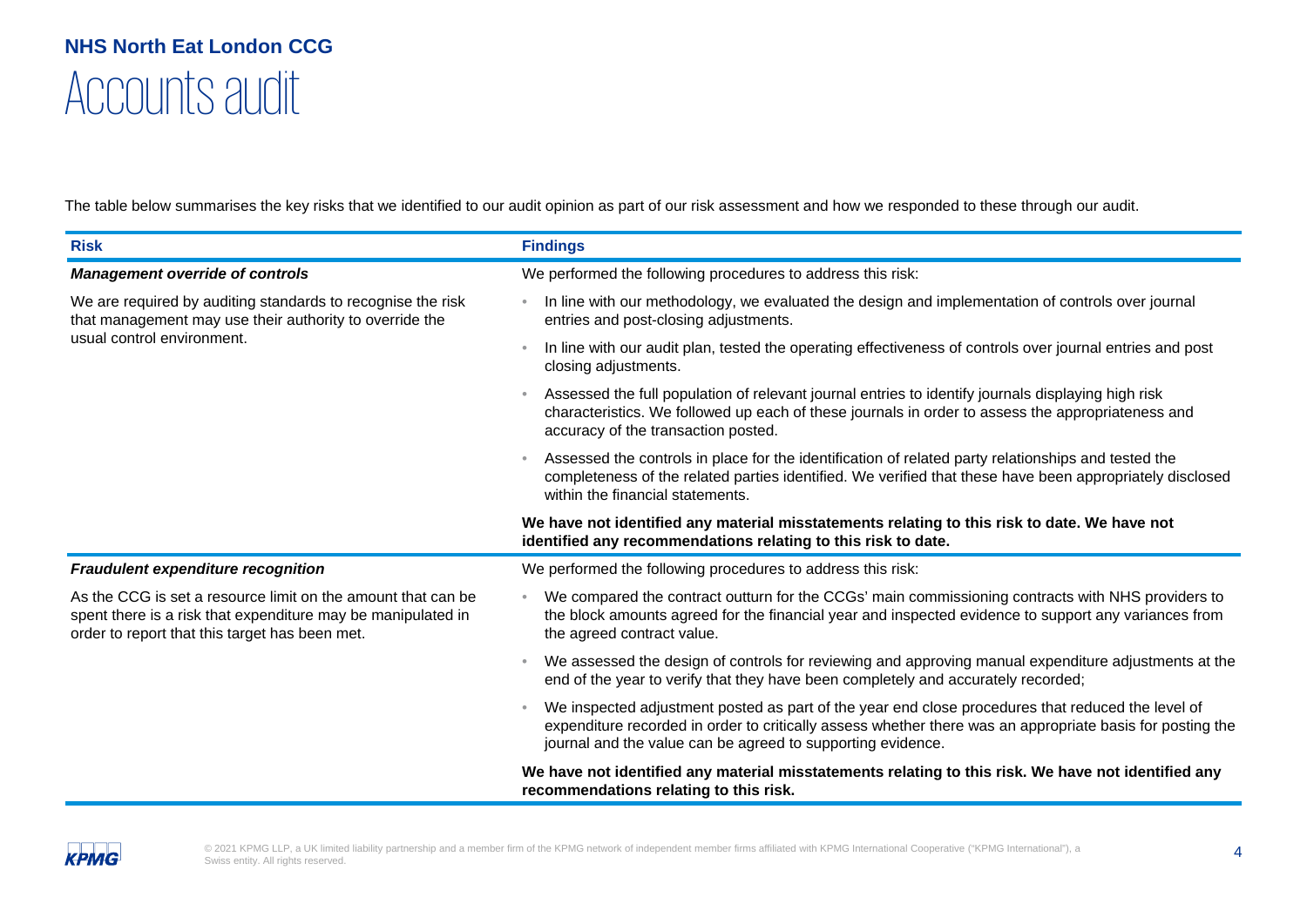#### **Introduction**

We consider whether there are sufficient arrangements in place for the CCGs for each of the elements that make up value for money. Value for money relates to ensuring that resources are used efficiently in order to maximise the outcomes that can be achieved.

We undertake risk assessment procedures in order to assess whether there are any risks that value for money is not being achieved. This is prepared by considering the findings from other regulators and auditors, records from the organisation and performing procedures to assess the design of key systems at the organisation that give assurance over value for money.

Where a significant risk is identified we perform further procedures in order to consider whether there are significant weaknesses in the processes in place to achieve value for money.

Further details of our value for money responsibilities can be found in the Audit Code of Practice at Code of Audit Practice (nao.org.uk)

#### **Matters that informed our risk assessment**

The table below provides a summary of the external sources of evidence that were utilised in forming our risk assessment as to whether there were significant risks that value for money was not being achieved:

| <b>Governance statement</b>              | There were no significant control deficiencies<br>identified in the governance statement.                                                                                                                                                                                                                      |
|------------------------------------------|----------------------------------------------------------------------------------------------------------------------------------------------------------------------------------------------------------------------------------------------------------------------------------------------------------------|
| <b>Head of Internal Audit</b><br>opinion | "The organisation has an adequate and<br>effective framework for risk management,<br>governance and internal control. However,<br>our work has identified further enhancements<br>to the framework of risk management,<br>governance and internal control to ensure<br>that it remains adequate and effective" |

#### **Commentary on arrangements**

We have set out on the following pages commentary on how the arrangements in place at the CCGs compared to the expected systems that would be in place in the sector.

#### **Summary of findings**

We have set out in the table below the outcomes from our procedures against each of the domains of value for money:

| <b>Domain</b>                                         | <b>Risk assessment</b>             | <b>Summary of</b><br>arrangements       |
|-------------------------------------------------------|------------------------------------|-----------------------------------------|
| <b>Financial sustainability</b>                       | No significant risks<br>identified | No significant<br>weaknesses identified |
| Governance                                            | No significant risks<br>identified | No significant<br>weaknesses identified |
| Improving economy,<br>efficiency and<br>effectiveness | No significant risks<br>identified | No significant weakness<br>identified   |

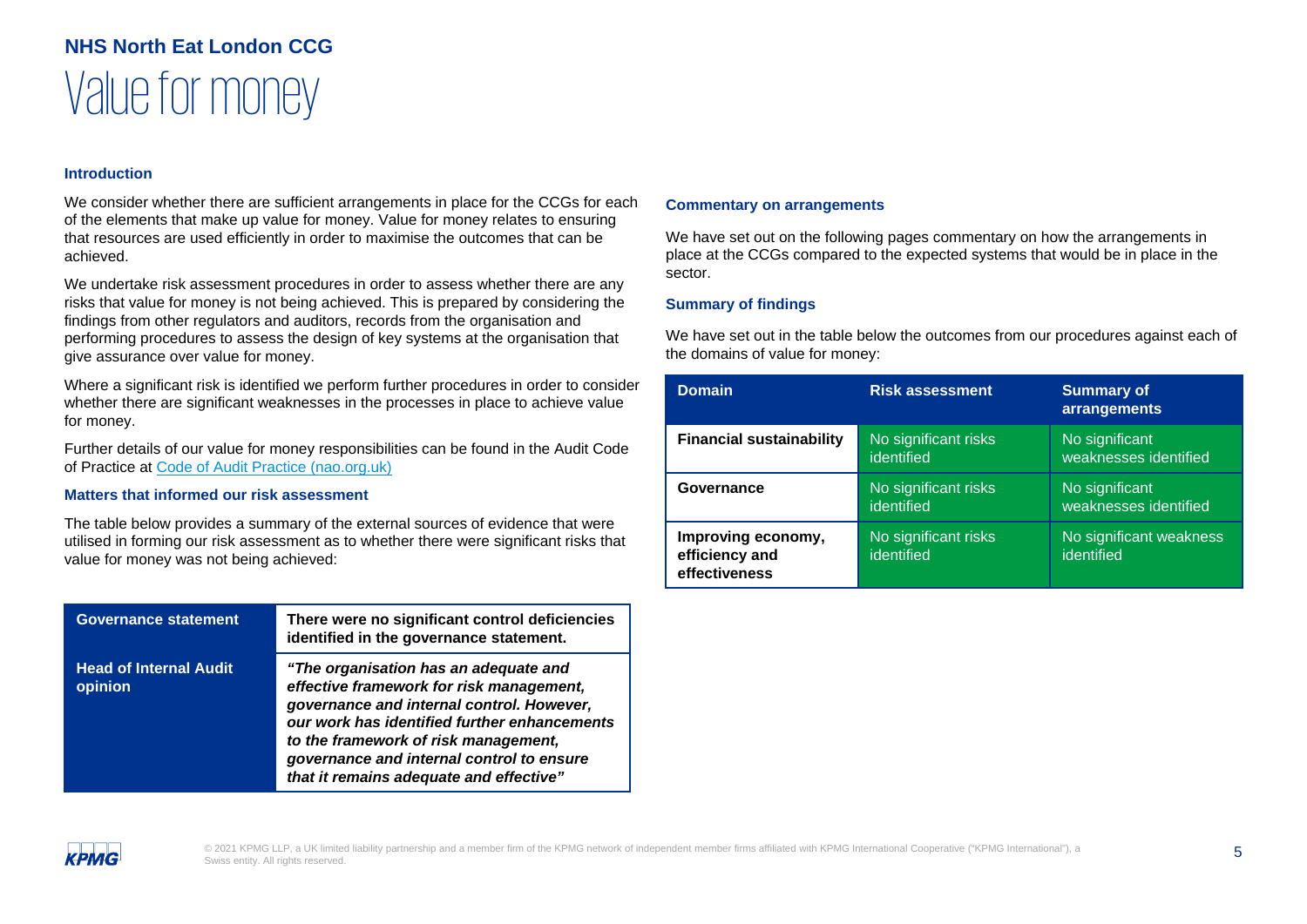| <b>Financial sustainability</b>                                                                                                                                                |                                                                                                                                                                                                                                                                                                                                                                                                                                                                                                                                                                                                                                                                                                                                                                                         |
|--------------------------------------------------------------------------------------------------------------------------------------------------------------------------------|-----------------------------------------------------------------------------------------------------------------------------------------------------------------------------------------------------------------------------------------------------------------------------------------------------------------------------------------------------------------------------------------------------------------------------------------------------------------------------------------------------------------------------------------------------------------------------------------------------------------------------------------------------------------------------------------------------------------------------------------------------------------------------------------|
| <b>Description</b>                                                                                                                                                             | <b>Commentary on arrangements</b>                                                                                                                                                                                                                                                                                                                                                                                                                                                                                                                                                                                                                                                                                                                                                       |
| This relates to ensuring that the<br>CCG has sufficient<br>arrangements in place to be able<br>to continue to provide its<br>services within the resources<br>available to it. | The Covid-19 pandemic has had a major impact on the NHS and this has resulted in changes to the financial planning regime. On 17<br>March 2020 normal contractual arrangements with NHS providers were suspended and the NHS moved to block contract payments on<br>account. The value of these was determined centrally, rather than being agreed between the CCG and the providers. NHS<br>organisations were also reimbursed with additional funding as required in order to reflect the additional costs incurred as a result of<br>Covid-19. For months 7-12 of NHSE/I provided allocations for each CCG, with further funding made available to the North East London<br>Integrated Care System to cover additional cost pressures due to Covid-19 and the provision of services. |
| We considered the following<br>areas as part of assessing<br>whether sufficient arrangements<br>were in place:<br>• How the CCG sets its<br>financial plans to ensure          | We found that the budget monitoring and control processes were able to identify and incorporate significant pressures into the financial<br>plan to ensure it was achievable and realistic. The initial draft budgets were constructed based on appropriate local and national<br>planning assumptions and we saw evidence of appropriate review and sign off at each CCG. Emerging cost pressures are identified<br>through monthly review of budget statements by the finance manager and review of any material overspends by the Finance and<br>Performance committee.<br>The CCGs had identified the key risks to financial resilience and these were appropriately managed. Each CCG had an appropriate risk                                                                      |
| services can continue to be<br>delivered;                                                                                                                                      | register with risks individually marked and described. Our review of the financial plans confirmed that all identified risks been<br>appropriately considered.                                                                                                                                                                                                                                                                                                                                                                                                                                                                                                                                                                                                                          |
| How financial performance is<br>monitored and actions<br>identified where it is behind<br>plan; and                                                                            | Following changes to the funding regime for months 7-12 a deficit of £29m was forecast across the North East London system. In order<br>to bridge the funding gap each CCG completed a review of financial commitments. We observed evidence of a thorough understanding<br>of the cause of the cost pressures facing the CCGs, with savings identified to reduce the deficit that had initially been identified. At year<br>end each CCGs did acheive their resource allocation.                                                                                                                                                                                                                                                                                                       |
| How financial risks are<br>identified and actions to<br>manage risks implemented.                                                                                              | We also found that the CCGs had appropriate plans in place to support the sustainable delivery of strategic and statutory priorities and<br>maintain services. We have reviewed the 2021-22 Financial plans and the detailed long term future plan for the North East London<br>system, which covers a period of five years. This includes an analysis of forecast financial pressures and key actions required to deliver,<br>such as QIPP programmes. All CCGs are required to break even and this is incorporated into the Long Term plan.                                                                                                                                                                                                                                           |
|                                                                                                                                                                                | <b>Conclusion</b>                                                                                                                                                                                                                                                                                                                                                                                                                                                                                                                                                                                                                                                                                                                                                                       |
|                                                                                                                                                                                | Based on the procedures performed we have not identified any significant risks or weaknesses in relation to arrangements in place to<br>ensure financial sustainability.                                                                                                                                                                                                                                                                                                                                                                                                                                                                                                                                                                                                                |

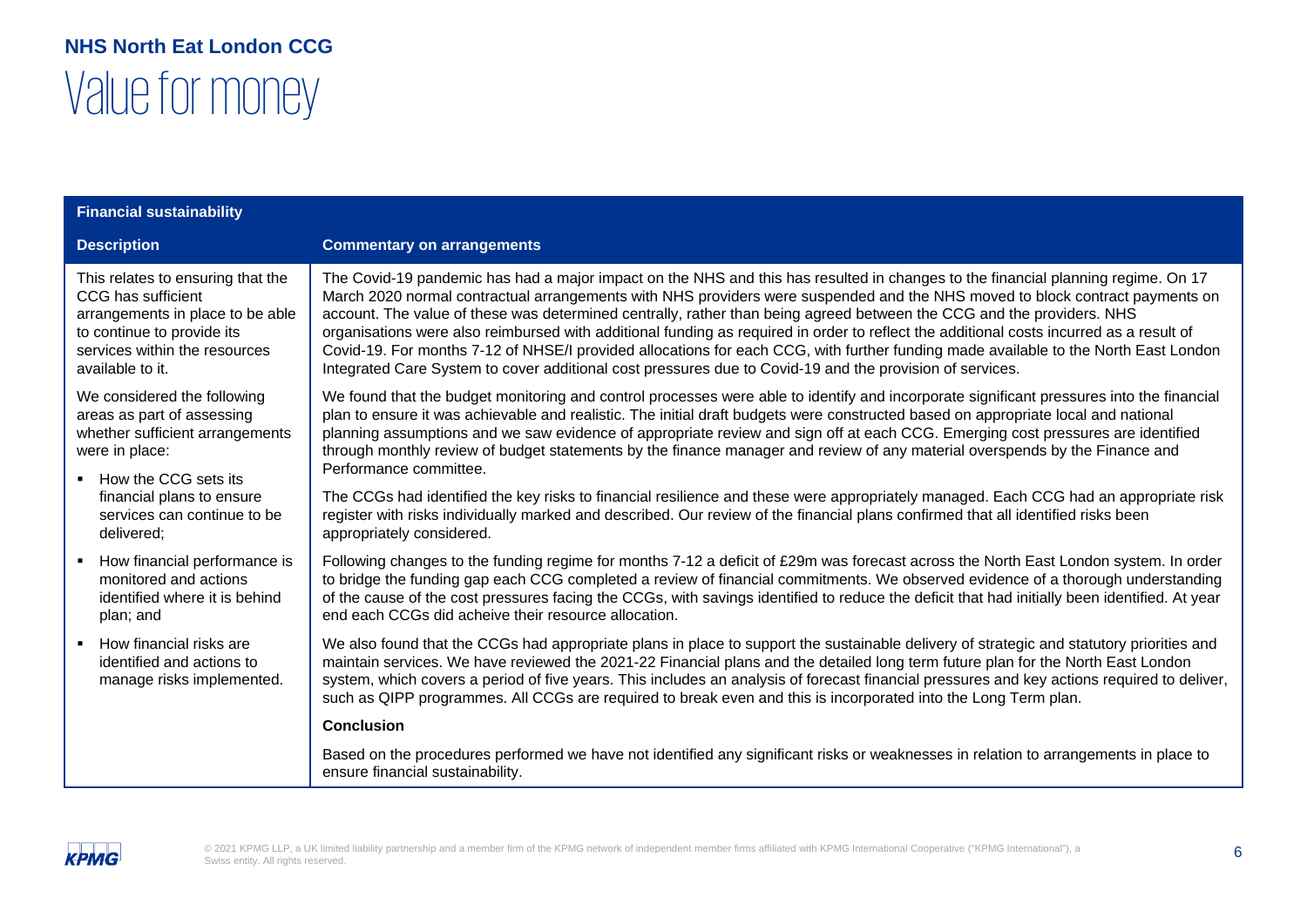| <b>Governance</b>                                                                                                        |                                                                                                                                                                                                                                                                                          |                                                                                                                                                                                                                                                                                                                                                                                                                                                                                                                                                                                                                                                                                              |
|--------------------------------------------------------------------------------------------------------------------------|------------------------------------------------------------------------------------------------------------------------------------------------------------------------------------------------------------------------------------------------------------------------------------------|----------------------------------------------------------------------------------------------------------------------------------------------------------------------------------------------------------------------------------------------------------------------------------------------------------------------------------------------------------------------------------------------------------------------------------------------------------------------------------------------------------------------------------------------------------------------------------------------------------------------------------------------------------------------------------------------|
| <b>Description</b>                                                                                                       |                                                                                                                                                                                                                                                                                          | <b>Commentary on arrangements</b>                                                                                                                                                                                                                                                                                                                                                                                                                                                                                                                                                                                                                                                            |
| This relates to the arrangements<br>in place for overseeing the<br>CCGs' performance, identifying                        | Strategic risks are recorded and identified across the CCGs using the Board Assurance Framework, and any identified risks are<br>reported to the appropriate Governing Body. Our review of the risk registers found these were sufficiently detailed to effectively manage<br>key risks. |                                                                                                                                                                                                                                                                                                                                                                                                                                                                                                                                                                                                                                                                                              |
| risks to achievement of their<br>objectives and taking key<br>decisions.                                                 |                                                                                                                                                                                                                                                                                          | The CCGs have ensured appropriate scrutiny, challenge and transparency on decision making. Business cases are presented to the<br>Finance and Performance Committee and Governing Body following internal review and approval. We reviewed a sample of business<br>cases for 2020-21 and found these included appropriate financial and non-financial assessment and that there was evidence of scrutiny                                                                                                                                                                                                                                                                                     |
| We considered the following<br>areas as part of assessing<br>were in place:<br>• Processes for the<br>identification and | whether sufficient arrangements                                                                                                                                                                                                                                                          | and challenge.<br>We recognise that the CCGs needed to adjust some procurement process in year to ensure key decisions were not delayed. This<br>included removing the procurement requirement for competitive tenders and obtaining quotations. The CCGs relied upon the<br>emergency provisions in the regulations which permit direct awards. The CCGs used existing supply chains where possible and utilised<br>national procurement arrangements put in place for key COVID-19 equipment and supplies (e.g. ventilators). For the duration of the<br>pandemic, and where expenditure impacts on all seven CCGs, the Governing Bodies in NEL have delegated responsibility for approval |
| risks;                                                                                                                   | management of strategic                                                                                                                                                                                                                                                                  | to the North East London Commissioning Alliance Joint Commissioning Committee (JCC), with approval sought by email where a<br>decision is required with short or no notice (though to date this has not been required).                                                                                                                                                                                                                                                                                                                                                                                                                                                                      |
| decisions;                                                                                                               | Decision making framework<br>for assessing strategic                                                                                                                                                                                                                                     | The financial planning regime has significantly changed for 2020-21. We reviewed the revised governance arrangements in relation to<br>budget setting and monitoring. This included a review of processes for identifying and monitoring additional costs associated with Covid.<br>We have also reviewed changes to procurement processes during the pandemic.                                                                                                                                                                                                                                                                                                                              |
| regulations;                                                                                                             | Processes for ensuring<br>compliance with laws and                                                                                                                                                                                                                                       | We found there to be appropriate scrutiny and challenge of the budgets and appropriate approval through the budget holders and the<br>Finance and Performance Committee. In order to understand their financial performance against their budget. Operational budget<br>holders are provided with a monthly budget statement which is also reviewed by the Finance Manager. Discussions between Finance                                                                                                                                                                                                                                                                                      |
| $\blacksquare$<br>working effectively.                                                                                   | How controls in key areas are<br>monitored to ensure they are                                                                                                                                                                                                                            | Managers and budget holders allowed for appropriate challenge and response to adverse variances. We also found appropriate<br>processes in place to ensure accurate recording and monitoring of the additional costs associated with Covid.                                                                                                                                                                                                                                                                                                                                                                                                                                                  |

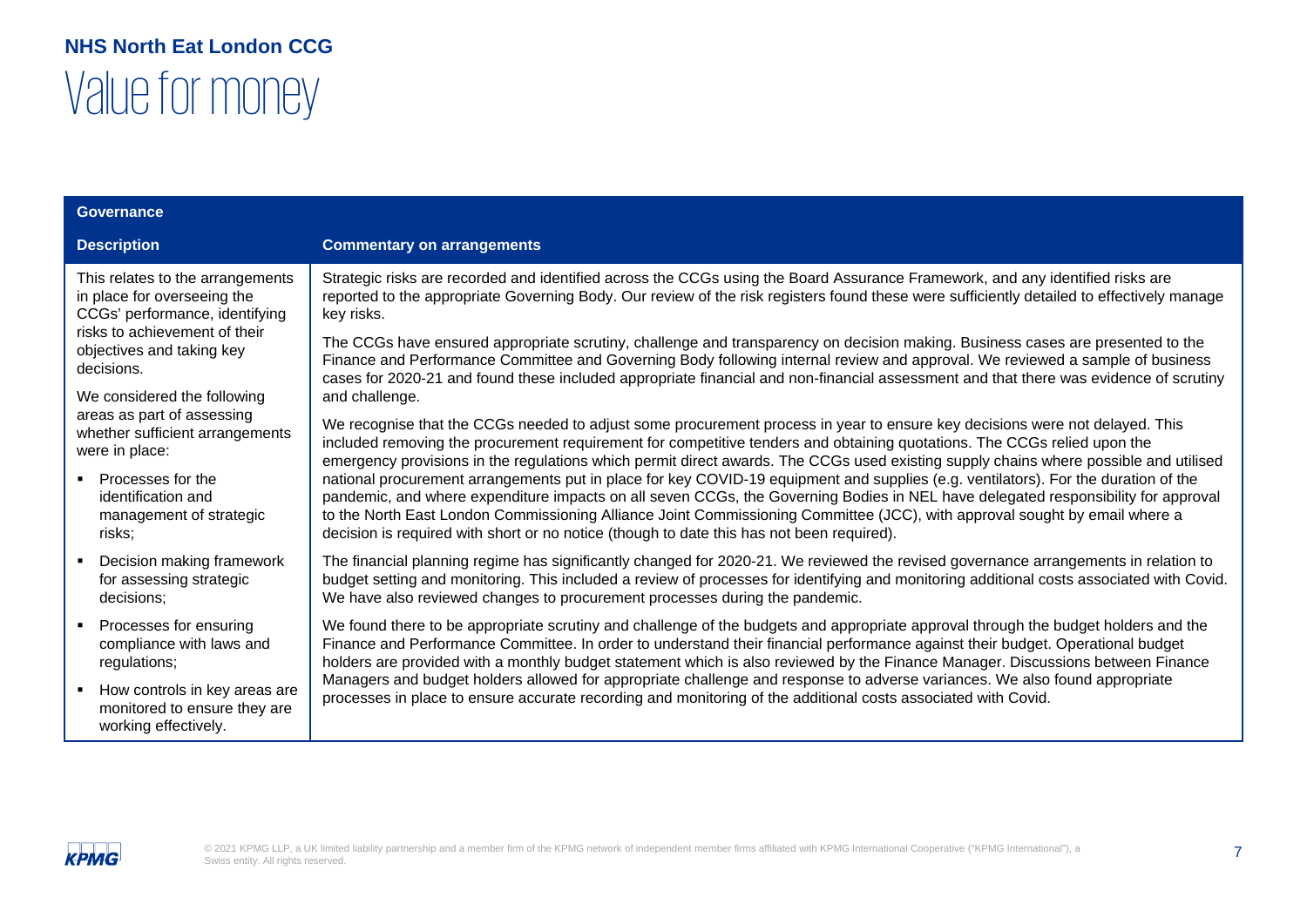| <b>Governance (continued)</b>                                                                                                                                                                                                                                                                                                                                                                                                                                                                                                                                |                                                                                                                                                                                                                                                                                                                                                                                                                                                                                                                                                                                                                                                                                                                                                                                                                                                                                                                                                                                                                                                                                                                                                                                                                                                                                                                                                                                                                                                                                                                                                                                                                                                                                                                                                                                                                                                                                                                                                                                                                                                                                                                                                                                                                                                                                                                                                                                                                                                                                                         |
|--------------------------------------------------------------------------------------------------------------------------------------------------------------------------------------------------------------------------------------------------------------------------------------------------------------------------------------------------------------------------------------------------------------------------------------------------------------------------------------------------------------------------------------------------------------|---------------------------------------------------------------------------------------------------------------------------------------------------------------------------------------------------------------------------------------------------------------------------------------------------------------------------------------------------------------------------------------------------------------------------------------------------------------------------------------------------------------------------------------------------------------------------------------------------------------------------------------------------------------------------------------------------------------------------------------------------------------------------------------------------------------------------------------------------------------------------------------------------------------------------------------------------------------------------------------------------------------------------------------------------------------------------------------------------------------------------------------------------------------------------------------------------------------------------------------------------------------------------------------------------------------------------------------------------------------------------------------------------------------------------------------------------------------------------------------------------------------------------------------------------------------------------------------------------------------------------------------------------------------------------------------------------------------------------------------------------------------------------------------------------------------------------------------------------------------------------------------------------------------------------------------------------------------------------------------------------------------------------------------------------------------------------------------------------------------------------------------------------------------------------------------------------------------------------------------------------------------------------------------------------------------------------------------------------------------------------------------------------------------------------------------------------------------------------------------------------------|
| <b>Description</b>                                                                                                                                                                                                                                                                                                                                                                                                                                                                                                                                           | <b>Commentary on arrangements</b>                                                                                                                                                                                                                                                                                                                                                                                                                                                                                                                                                                                                                                                                                                                                                                                                                                                                                                                                                                                                                                                                                                                                                                                                                                                                                                                                                                                                                                                                                                                                                                                                                                                                                                                                                                                                                                                                                                                                                                                                                                                                                                                                                                                                                                                                                                                                                                                                                                                                       |
| This relates to the arrangements<br>in place for overseeing the<br>CCGs' performance, identifying<br>risks to achievement of their<br>objectives and taking key<br>decisions.<br>We considered the following<br>areas as part of assessing<br>whether sufficient arrangements<br>were in place:<br>Processes for the<br>identification and<br>management of strategic<br>risks;<br>Decision making framework<br>for assessing strategic<br>decisions;<br>Processes for ensuring<br>compliance with laws and<br>regulations;<br>How controls in key areas are | We also found appropriate processes in place to ensure the CCG monitored compliance with relevant legislative and regulatory<br>requirements. Identification of new regulatory requirements was the responsibility of the relevant area (e.g. finance, contracting,<br>procurement). Significant changes are communicated through the NHSE/I planning guidance. We have seen evidence of papers<br>prepared by the CCG for relevant committees to make these committees aware of implications specific to the CCG.<br>We identified one instance in Waltham Forest CCG of a special payment made to a former employee that did not receive the approval<br>required under Managing Public Money for a special payment in advance of the payment being made. The CCG obtained retrospective<br>approval from its Governing Body for the payment and has sought retrospective approval from NHS England, which was awaited at the<br>time of drafting our report. We have raised a recommendation to management relating to the approval for special payments, however<br>we did not consider that this reflected a significant weakness in arrangements.<br>In October 2020 the seven North East London CCGs voted to merge into a single North East London CCG. The seven CCGs already<br>shared a joint Accountable Officer and a joint Commissioning Committee. We have reviewed governance arrangements in relation to<br>the transition to North East London CCG. We found there to be appropriate processes in place and we have not identified any<br>significant weaknesses. There was a transition oversight group in place with the aim of overseeing the transition but also ensuring that<br>proposals and decisions keep in focus the needs of CCG residents and patients and that system priorities. The CCGs took appropriate<br>steps to ensure necessary 'due diligence' was completed in advance of 1 April. We have reviewed the original business case that was<br>put together in support of the GP vote in October and approved by the Governing Bodies in common. The business case was detailed<br>and included information relevant to the long term plans of the CCG. We have not identified any concerns with the transition to-date.<br><b>Conclusion</b><br>Based on the procedures performed we have not identified any significant risks or significant weaknesses in relation to governance<br>arrangements in place to oversee and monitor value for money achievement. |
| monitored to ensure they are<br>working effectively.                                                                                                                                                                                                                                                                                                                                                                                                                                                                                                         |                                                                                                                                                                                                                                                                                                                                                                                                                                                                                                                                                                                                                                                                                                                                                                                                                                                                                                                                                                                                                                                                                                                                                                                                                                                                                                                                                                                                                                                                                                                                                                                                                                                                                                                                                                                                                                                                                                                                                                                                                                                                                                                                                                                                                                                                                                                                                                                                                                                                                                         |

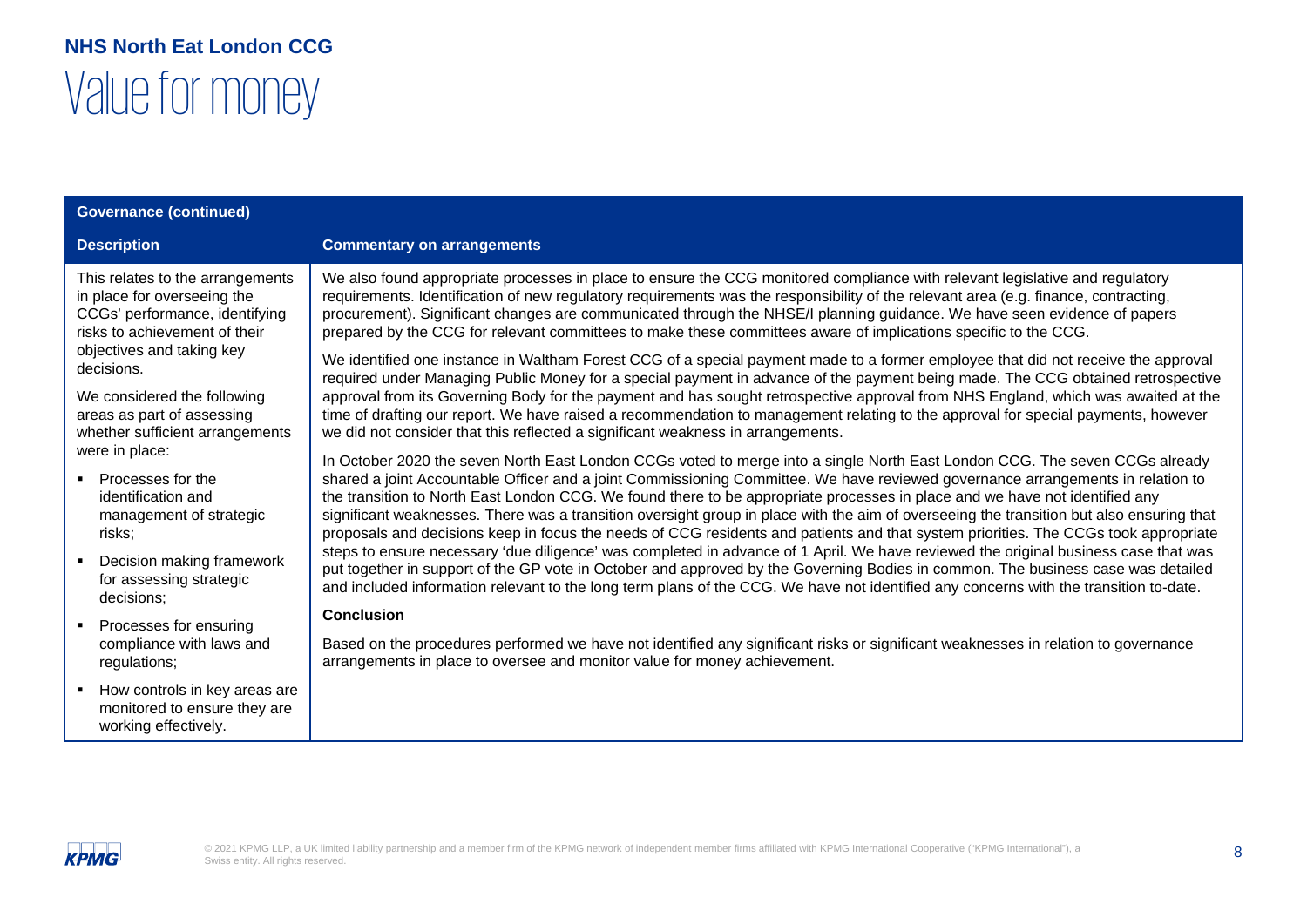| Improving economy, efficiency and effectiveness                                                                                                   |                                                                                                                                                                                                                                                                                                                                                                                                                                                                                                                                                                                                                                       |
|---------------------------------------------------------------------------------------------------------------------------------------------------|---------------------------------------------------------------------------------------------------------------------------------------------------------------------------------------------------------------------------------------------------------------------------------------------------------------------------------------------------------------------------------------------------------------------------------------------------------------------------------------------------------------------------------------------------------------------------------------------------------------------------------------|
| <b>Description</b>                                                                                                                                | <b>Commentary on arrangements</b>                                                                                                                                                                                                                                                                                                                                                                                                                                                                                                                                                                                                     |
| This relates to how the CCGs<br>seek to improve its systems so<br>that it can deliver more for the                                                | We note that from the 17 March 2020 QIPP/CIP programmes were put on hold in accordance with national guidance. This was to allow<br>CCGs and providers to respond to the pandemic. For months 7 -12 any service redesign, service extension and/or transformation are to<br>be based on provider capacity, IPC guidelines and estates.                                                                                                                                                                                                                                                                                                |
| resources that are available to it.<br>We considered the following<br>areas as part of assessing                                                  | We found appropriate processes in place to ensure the CCGs used information about costs and performance to improve the way they<br>manage and deliver services. We have not identified any significant weaknesses or significant risks associated with improving economy,<br>efficiency and effectiveness.                                                                                                                                                                                                                                                                                                                            |
| whether sufficient arrangements<br>were in place:<br>• The planning and delivery of<br>efficiency plans to achieve<br>savings in how services are | A monthly paper is presented to the relevant CCGs' Finance and Performance Committee and Governing Body in order to report on<br>financial performance, allowing the CCGs to assess the level of value for money being achieved. Management also maintains and<br>monitors costs by reviewing the information received from the Benchmarking Network. While the annual programme budgeting exercise<br>conducted by NHS England was suspended due to Covid19, the Operational Delivery Group (NEL) monitor the performance of all<br>seven NEL CCGs and hence performance is benchmarked for North East London.                       |
| delivered;<br>• The use of benchmarking<br>information to identify areas<br>where services could be<br>delivered more effectively;                | Non-financial performance is monitored through quarterly performance reports presented to the Governing Body. These ensure the<br>performance against NHS targets is monitored. We note for 20-21 the key are of focus has been the Covid 19 response. For 2021-22 an<br>area of focus will be ensuring that the CCGs continue to monitor and report progress against system intentions during the recovery<br>phase.                                                                                                                                                                                                                 |
| Monitoring of non-financial<br>performance to assess<br>whether objectives are being<br>achieved; and                                             | We have seen evidence of effective partnership working at the CCGs which is also evidenced by the work done at an ICS level to<br>achieve financial balance in the system. The CCGs have a partnership board in which they provide overriding data from across the<br>partnerships. The CCGs refine the data that is provided to the ICP board to ensure transparency. The work currently underway involves<br>the COVID: public health and operational pressures data, this is supplied and updated for each ICP meeting. Multi-borough oversight<br>data is supplied for each meeting as part of a rolling update to the data pack. |
| Management of partners and<br>subcontractors.                                                                                                     | <b>Conclusion</b>                                                                                                                                                                                                                                                                                                                                                                                                                                                                                                                                                                                                                     |
|                                                                                                                                                   | Based on the procedures performed we have not identified any significant risks or significant weaknesses associated with arrangements<br>in place for improving economy, efficiency and effectiveness                                                                                                                                                                                                                                                                                                                                                                                                                                 |